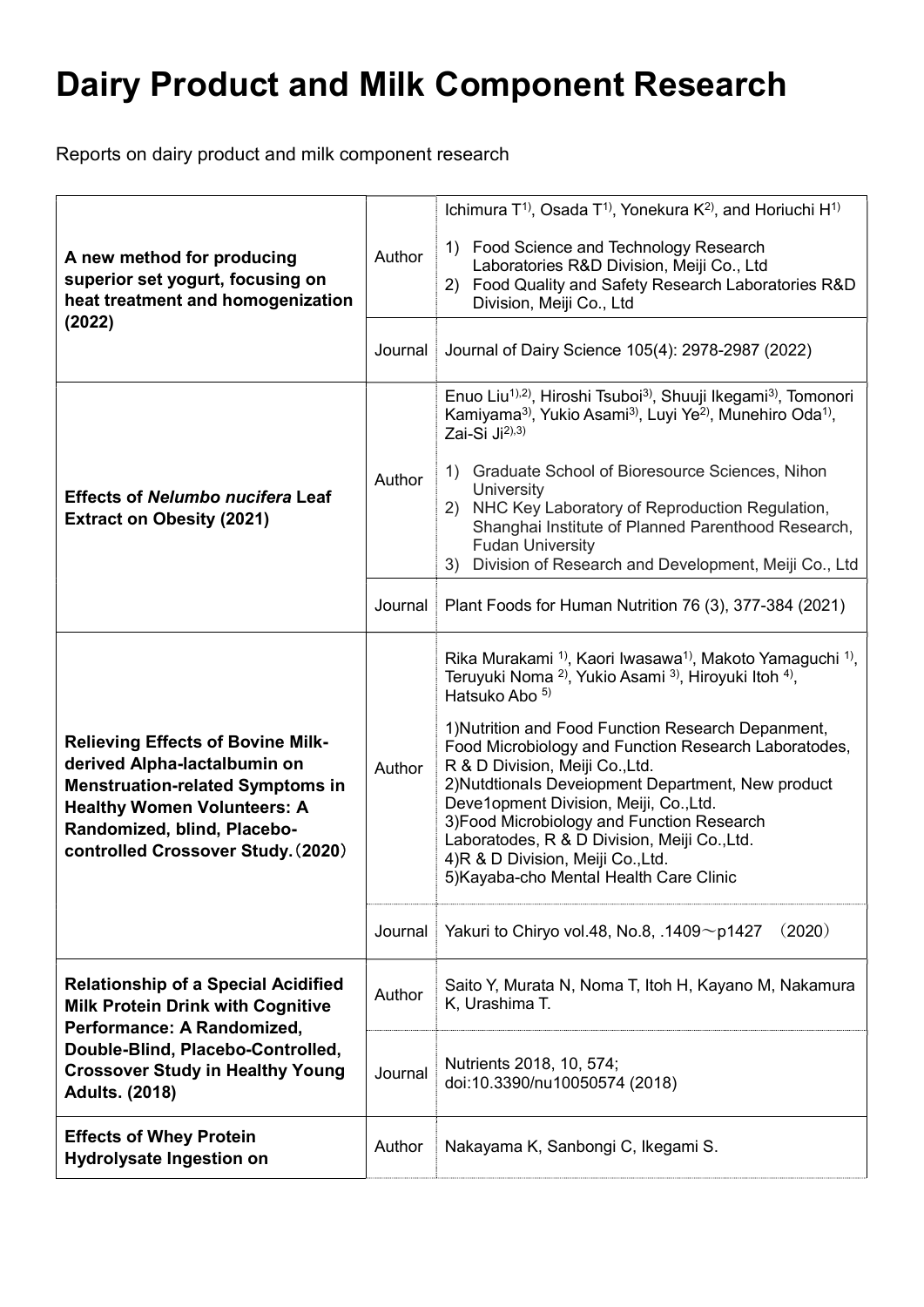| Postprandial Aminoacidemia<br><b>Compared with a Free Amino Acid</b><br>Mixture in Young Men. (2018)                                                                                                                      | Journal | Nutrients 2018 Apr 19;10(4)<br>doi: 10.3390/nu10040507. (2018)                                                                    |
|---------------------------------------------------------------------------------------------------------------------------------------------------------------------------------------------------------------------------|---------|-----------------------------------------------------------------------------------------------------------------------------------|
| Effects of milk product intake on<br>thigh muscle strength and NFKB<br>gene methylation during home-<br>based interval walking training in<br>older women: A randomized,<br>controlled pilot study. (2017)                | Author  | Shizue M, Kensei N, Shigenari H, Mayuko M, Satoshi T,<br>Masashi N, Shunichiro T, Kazuhito R, Hiroshi N                           |
|                                                                                                                                                                                                                           | Journal | PLOS ONE 12(5):e0176757 (2017)                                                                                                    |
| Effects of whey, casein, or milk<br>protein ingestion on muscle protein<br>synthesis after exercise. (2016)                                                                                                               | Author  | Kanda A, Nakayama K, Sanbongi C, Nagata M, Ikegami<br>S, Itoh H.                                                                  |
|                                                                                                                                                                                                                           | Journal | Nutrients 8(6):339 (2016)                                                                                                         |
| <b>Retention of bone strength by</b><br>feeding of milk and dairy products<br>in ovariectomized rats: involvement<br>of changes in serum levels of<br>1alpha, 25(OH)2D3 and FGF23<br>(2013)                               | Author  | Tanabe R, Haraikawa M, Sogabe N, Sugimoto A,<br>Kawamura Y, Takasugi, Nagata M, Nakane A, Yamaguchi<br>A, limura T, Goseki-Sone M |
|                                                                                                                                                                                                                           | Journal | The Journal of Nutritional Biochemistry 24(6):1000-<br>1007(2013)                                                                 |
| A combination of a dairy product<br>fermented by lactobacilli and<br>galactooligosaccharides shows<br>additive effects on mineral balance<br>in rats with hypochlorhydria<br>induced by a proton pump inhibitor<br>(2013) | Author  | Takasugi S, Ashida K, Maruyama S, Matsukiyo, Y,<br>Kaneko T, Yamaji K                                                             |
|                                                                                                                                                                                                                           | Journal | Biological Trace Element Research 153(1-3):309-<br>318(2013)                                                                      |
| Effect on the knee joint pain and<br>various ointments metabolic<br>markers of glucosamine-containing<br>milk beverage (2012)                                                                                             | Author  | Nagaoka K, Itoh H, Kume A, Honda T, Watanabe K,<br>Fukukawa M, Asanaga S, Yamaguchi H                                             |
|                                                                                                                                                                                                                           | Journal | Glutamine Research 8: 24-31(2012)                                                                                                 |
| <b>Effect of quercetin and its</b><br>glucuronide metabolite upon 6-<br>hydorxydopamine-induced<br>oxidative damage in Neuro-2a cells<br>(2012)                                                                           | Author  | Mukai R, Kawabata K, Otsuka S, Ishisaka A, Kawai K, Ji<br>ZS, Tsuboi H, Terao                                                     |
|                                                                                                                                                                                                                           | Journal | Free Radical Research 46(8):1019-1028(2012)                                                                                       |
| Regional difference of fatty acid,<br>vitamin and β-carotene<br>concentration in milk of Hokkaido<br>in Japan (2012)                                                                                                      | Author  | Mitani T, Kobayashi K, Ueda K, Komatsu Y, Kondo S                                                                                 |
|                                                                                                                                                                                                                           | Journal | IDF (2012)                                                                                                                        |
| Prostaglandin F2a inhibitory effect<br>of whey minerals on uterine smooth<br>muscle contraction and<br>suppression mechanism (2012)                                                                                       | Author  | Mogami O, Uchida K                                                                                                                |
|                                                                                                                                                                                                                           | Journal | Milk Science 61(2):81-87(2012)                                                                                                    |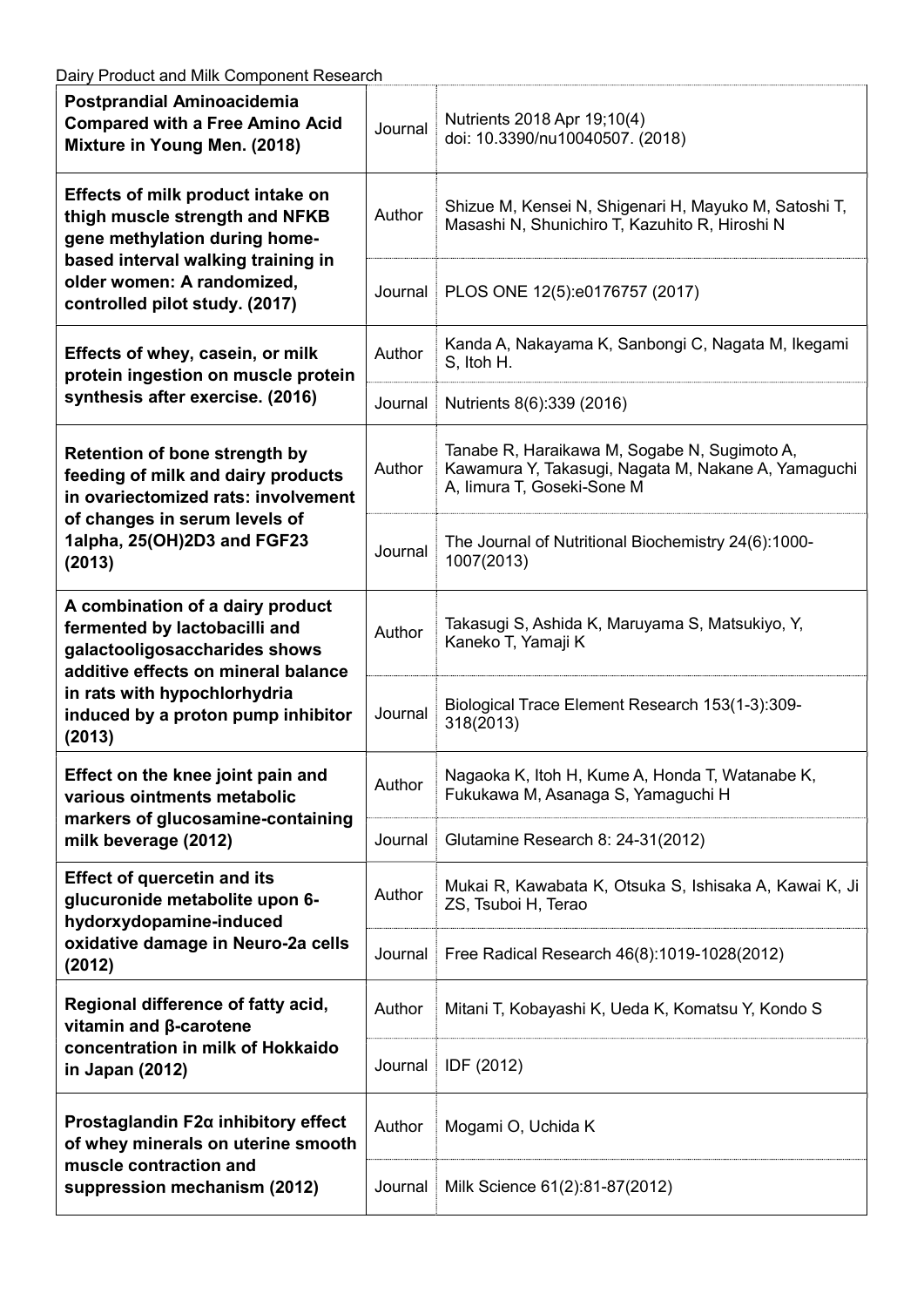| Role of zinc in cellular zinc<br>trafficking and mineralization in a<br>murine osteoblast-like cell line<br>(2011)                                                                         | Author  | Nagata M, Lonnerdal B                                             |
|--------------------------------------------------------------------------------------------------------------------------------------------------------------------------------------------|---------|-------------------------------------------------------------------|
|                                                                                                                                                                                            | Journal | Journal of Nutritional Biochemistry 22(2):172-178(2011)           |
| Marginal zinc deficiency in<br>pregnant rats impairs bone matrix<br>formation and bone mineralization<br>in their neonates (2011)                                                          | Author  | Nagata M, Kayanoma M, Takahashi T, Kaneko T, Hara H               |
|                                                                                                                                                                                            | Journal | Biological Trace Element Research 142(2): 190-199<br>(2011)       |
| A dairy product fermented by<br>Lactobacilli cancels the adverse<br>effects of hypochlorhydria induced<br>by a proton pump inhibitor on bone<br>metabolism in growing rats (2011)          | Author  | Takasugi S, Ashida K, Maruyama S, Komaba Y, Kaneko<br>T, Yamaji T |
|                                                                                                                                                                                            | Journal | British Journal of Nutrition 106(10):1487-1494(2011)              |
| Novel dipeptidyl peptidase-4<br>inhibiting peptide derived from $\beta$ -<br>lactoglobulin (2011)                                                                                          | Author  | Uchida M, Ohshiba Y, Mogami O                                     |
|                                                                                                                                                                                            | Journal | Journal of Pharmacological Sciences 117(1):63-66(2011)            |
| <b>Intestinal mucosa barrier function</b><br>enhancing action and indomethacin<br>induced intestinal lesion<br>suppression action by a milk-<br>derived material (EMC) (2011)              | Author  | Uchida K                                                          |
|                                                                                                                                                                                            | Journal | Kaiyo 38(2):115-117(2011)                                         |
| Novel functions of bovine milk-<br>derived α-lactalbumin: anti-<br>nociceptive and anti-inflammatory<br>activity provided by inhibiting<br>cyclooxygenase-2 and<br>phospholipase A2 (2009) | Author  | Yamaguchi M, Yoshida K, Uchida M                                  |
|                                                                                                                                                                                            | Journal | Biological & Pharmaceutical Bulletin 32(3):366-371(2009)          |
| QOL improvement effect of milk<br>derived α-lactalbumin on menstrual<br>pain relief in healthy adult women:<br>randomized, double-blind, placebo<br>controlled, crossover study (2008)     | Author  | Yamaguchi M, Uchida K, Kino M                                     |
|                                                                                                                                                                                            | Journal | Yakuri to Chiryo 36(7): 623-627 (2008)                            |
| Antihypertensive effect of an<br>angiotensin converting enzyme<br>inhibitory peptide from enzyme<br>modified cheese (2008)                                                                 | Author  | Tonouchi H, Suzuki M, Uchida M, Oda M                             |
|                                                                                                                                                                                            | Journal | Journal of Dairy Research 75(3): 284-290 (2008)                   |
| Milk ingredients with anti-<br>inflammatory action (2008)                                                                                                                                  | Author  | Yamaguchi M                                                       |
|                                                                                                                                                                                            | Journal | Nyugyo Gijutsu 58: 1-17 (2008)                                    |
|                                                                                                                                                                                            | Author  | Nagafuchi S                                                       |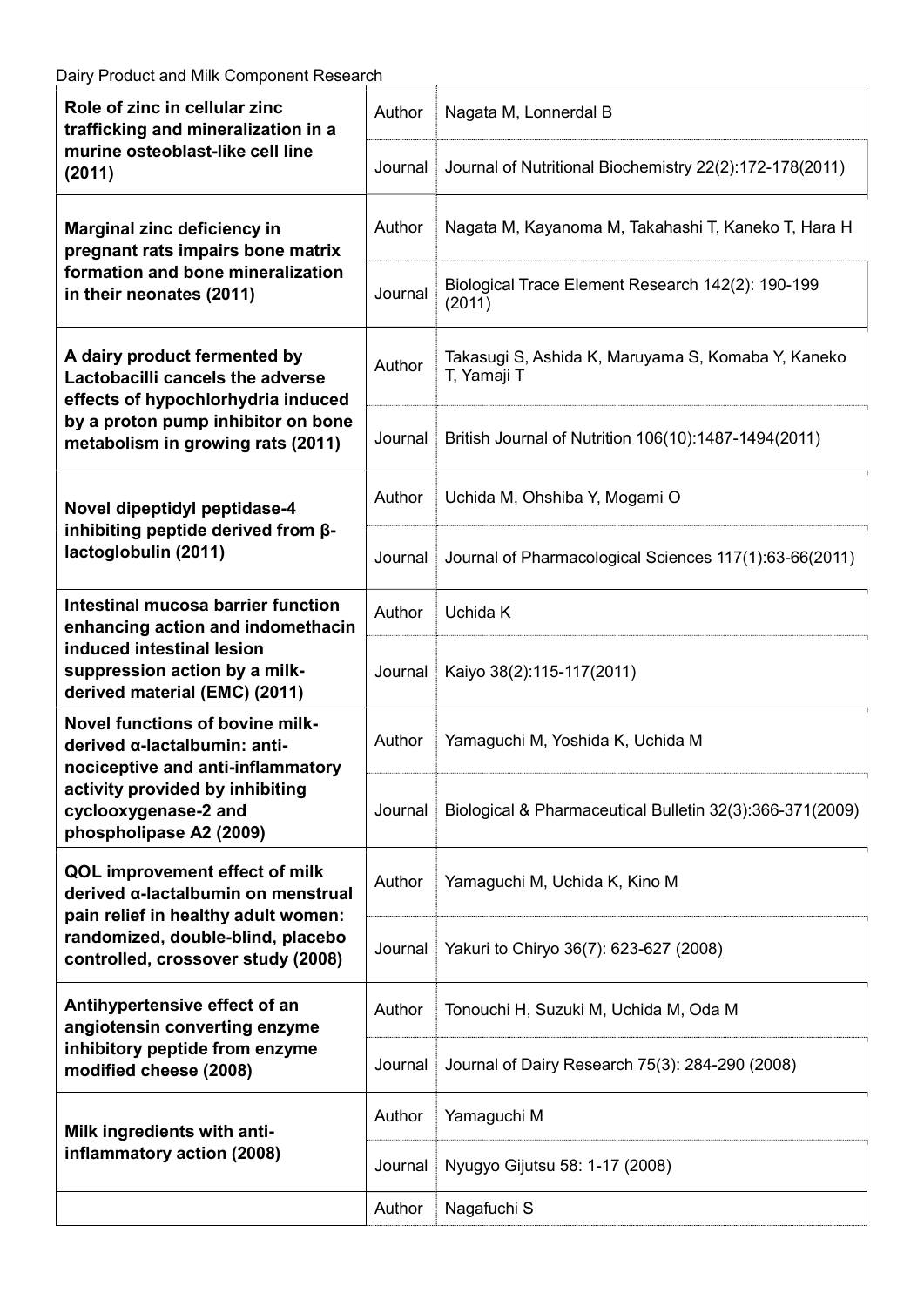| <b>Effects of nucleotides on the</b><br>immune system (2007)                                                                                                     | Journal | Chonai Saikingaku Zasshi 21(4): 305-312 (2007)                                   |
|------------------------------------------------------------------------------------------------------------------------------------------------------------------|---------|----------------------------------------------------------------------------------|
| a-Lactalbumin suppresses<br>interleukin-6 release after intestinal<br>ischemia/reperfusion via nitric<br>oxide in rats (2007)                                    | Author  | Yamaguchi M, Uchida M                                                            |
|                                                                                                                                                                  | Journal | Inflammopharmacology 15(1):43-47(2007)                                           |
| <b>Ethanolamine improves</b><br>hypercholestrerolemia in rats fed<br>high-fat/high-cholesterol diets<br>(2006)                                                   | Author  | Kume H, Tsukahara K, Okazaki K, Sasaki H                                         |
|                                                                                                                                                                  | Journal | Nutrition Research 26(11): 573-578 (2006)                                        |
| Supplemental anti-fatigue effects of<br>Cordyceps cinensis (Tochu-kaso)<br>extract powder during three<br>stepwise exercise of human (2006)                      | Author  | Nagata A, Tajima T, Uchida K                                                     |
|                                                                                                                                                                  | Journal | Japanese Journal of Physical Fitness and Sports<br>Medicine 55: S145-S152 (2006) |
| Momordica charantia constituents<br>and antidiabetic screening of the<br>isolated major compounds (2006)                                                         | Author  | Harinantenaina L, Tanaka M, Takaoka S, Oda M, Mogami<br>O, Uchida M, Asakawa Y   |
|                                                                                                                                                                  | Journal | Chemical and Pharmaceutical Bulletin 54(7):1017-<br>1021(2006)                   |
| Supplemental anti-fatigue effects of<br>Cordyceps cinensis (Tochu-kaso)                                                                                          | Author  | Nagata A, Tajima T, Uchida K                                                     |
| extract powder during three<br>stepwise exercise of human (2006)                                                                                                 | Journal | Japanese Journal of Physical Fitness and Sports<br>Medicine 55:S145-S152(2006)   |
| Action of boysenberry leaf extract<br>on the automatic movement of rat<br>uterus specimens (2006)                                                                | Author  | Kubomura K, Molyneux J, Omori S, Uchida K, Mogami<br>O, Oda M                    |
|                                                                                                                                                                  | Journal | Nihon Shokuhin Kagaku Kogaku Kaishi 53(1): 17-22<br>(2006)                       |
| Effects of uncaria guianensis on the<br>oxidation of human low density<br>lipoprotein and on the<br>atherogenesis in Watanabe<br>heritable hyperlipidemic rabbit | Author  | Uchida K, Miyajima E, Kochiya E, Sawai Y, Yamada M                               |
|                                                                                                                                                                  | Journal | Yakuri to Chiryo 28(7): 607-13                                                   |
| <b>Action of Cordyceps mycelium</b><br>extract on the mental state of<br>middle-aged healthy persons by<br>anthocyanin blended drink intake<br>(2005)            | Author  | Morikubo K, Uchida K, Kube H, Tsuno H, Tajima T,<br>Nagata A                     |
|                                                                                                                                                                  | Journal | Yakuri to Chiryo 33(7): 729-734 (2005)                                           |
| <b>Features and anti-inflammatory</b><br>effects of whey proteins and<br>peptides (2005)                                                                         | Author  | Yamaguchi M                                                                      |
|                                                                                                                                                                  | Journal | Milk Science 54(3): 123-127 (2005)                                               |
| Angiotensin I-converting enzyme<br>inhibitory activity of Enzyme-                                                                                                | Author  | Suzuki M, Uchida K, Tonouchi H, Oda M                                            |